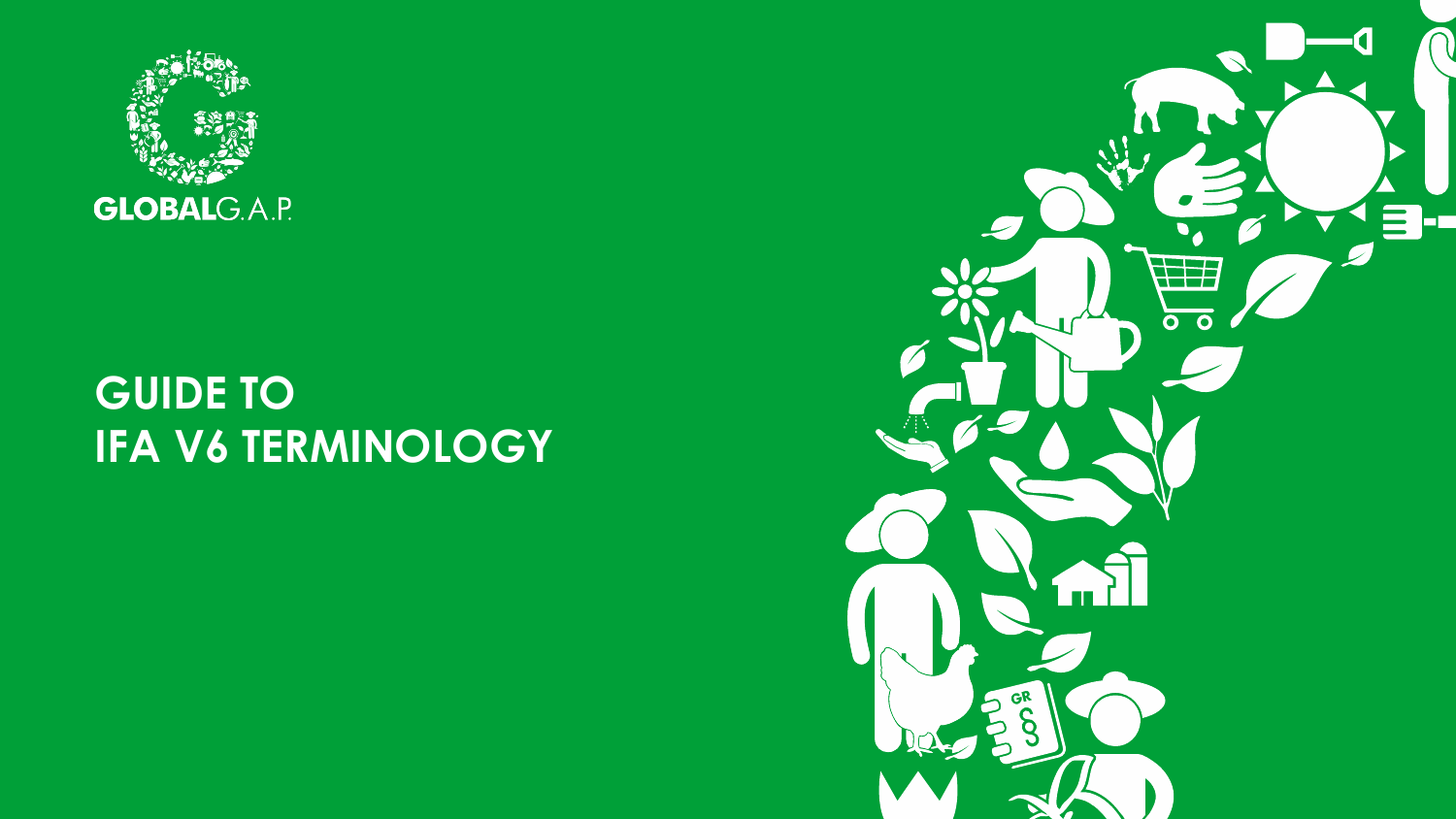

| <b>Term</b>                             | <b>Definition</b>                                                                                                                                                                                                                                                                                                                                                                                                                                                                                                                                                                                                               |
|-----------------------------------------|---------------------------------------------------------------------------------------------------------------------------------------------------------------------------------------------------------------------------------------------------------------------------------------------------------------------------------------------------------------------------------------------------------------------------------------------------------------------------------------------------------------------------------------------------------------------------------------------------------------------------------|
| IFA v6                                  | The latest version of GLOBALG.A.P.'s flagship standard, Integrated Farm Assurance<br>(IFA). It takes a holistic approach towards assurance of food safety, environmental<br>sustainability, worker well-being, and animal health and welfare through the following<br>topics:<br>1. Legal, management, and traceability<br>2. Production processes<br>3. Food safety<br>4. Environmental sustainability<br>5. Workers' well-being<br>6. Animal health and welfare<br>IFA v6 is available in two editions; IFA v6 Smart and IFA v6 GFS. When "IFA v6" is<br>mentioned without specifying an edition, it refers to both editions. |
| approved<br>modified checklist<br>(AMC) | A certification standard using the GLOBALG.A.P. general regulations as scheme<br>management rules and its own G.A.P. requirements that are recognized by<br>GLOBALG.A.P., after the benchmarking process, as fully conforming with the<br>GLOBALG.A.P. principles and criteria.                                                                                                                                                                                                                                                                                                                                                 |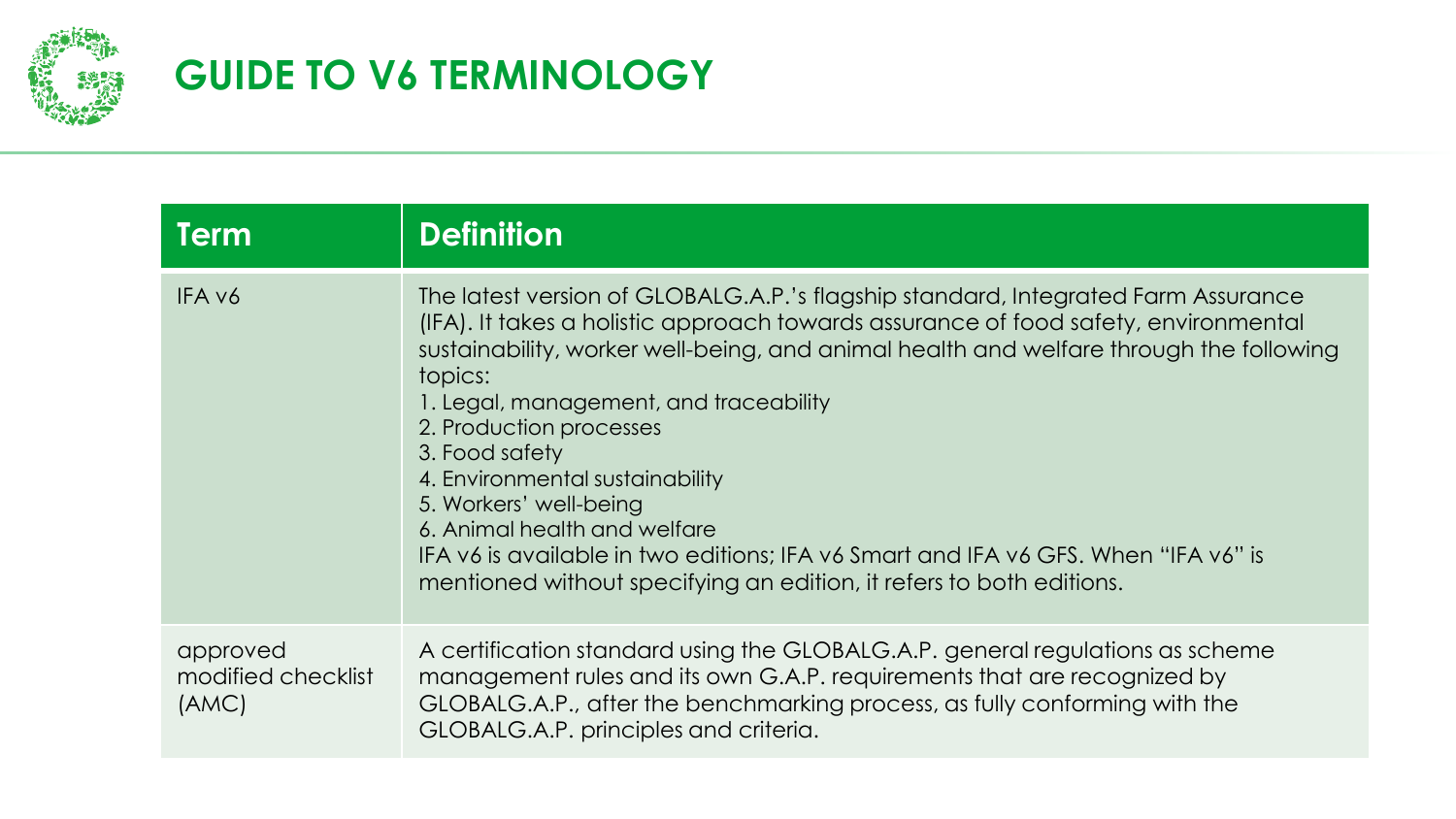

| <b>Term</b>               | <b>Definition</b>                                                                                                                                                                                                                                                                                                                        |
|---------------------------|------------------------------------------------------------------------------------------------------------------------------------------------------------------------------------------------------------------------------------------------------------------------------------------------------------------------------------------|
| audit                     | A process carried out by an auditor to obtain evidence (e.g., records, documents,<br>visual observations, interviews) of whether criteria determined in a checklist have<br>been met, for example an IFA v6 checklist.                                                                                                                   |
| Audit Online Hub<br>(AOH) | An IT tool that GLOBALG.A.P. approved certification bodies use to gather and submit<br>audit information. For IFA v6, the use of AOH is mandatory. Certification bodies must<br>submit audit data via AOH before a GLOBALG.A.P. certificate can be generated.                                                                            |
| auditor                   | A person who conducts an audit against a checklist. It can be an internal auditor or a<br>CB auditor from a GLOBALG.A.P. approved certification body.                                                                                                                                                                                    |
| benchmarked<br>scheme     | A certification scheme using own scheme management rules and G.A.P.<br>requirements that are benchmarked against the GLOBALG.A.P. ones and are<br>recognized by GLOBALG.A.P., after the benchmarking process, as equivalent to the<br>GLOBALG.A.P. general regulations and the product-specific principles and criteria<br>respectively. |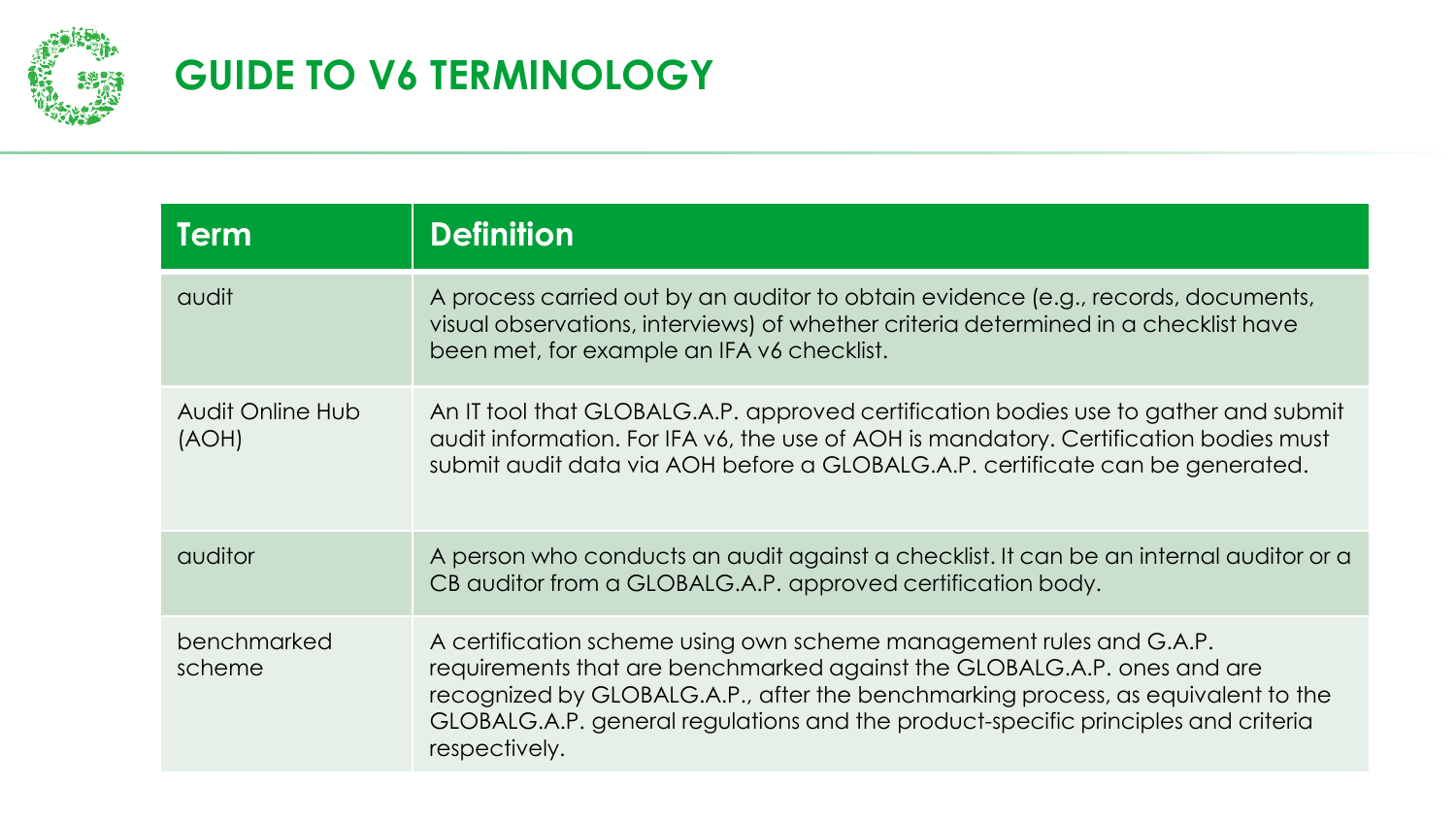

| <b>Term</b>                                                   | <b>Definition</b>                                                                                                                                                                                                                                                                                                                                       |
|---------------------------------------------------------------|---------------------------------------------------------------------------------------------------------------------------------------------------------------------------------------------------------------------------------------------------------------------------------------------------------------------------------------------------------|
| Certification Body<br><b>Administration Tool</b><br>$(CB-AT)$ | An IT tool for managing auditor qualifications. GLOBALG.A.P. approved certification<br>bodies must register their auditors and their respective qualifications into the system<br>so that the GLOBALG.A.P. Secretariat can (re-)approve them for auditing duties as<br>appropriate. CB-AT further strengthens the integrity of the GLOBALG.A.P. system. |
| checklist                                                     | A list of principles and criteria which are checked during an audit. Each principle and<br>its criteria is assigned a level to determine how important the requirement is (Major<br>Must, Minor Must, or Recommendation). For IFA v6, checklists will be risk-based.                                                                                    |
| continuous<br>improvement plan<br>(CIP)                       | A plan where producers analyze their current practices and identify areas that can<br>be improved upon by attributing clear goals. Progress should be reviewed annually<br>during the CB audit (as well as the self-assessment or internal audit), and the plan<br>should be revised as needed. A CIP is a Major Must in IFA v6.                        |
| criteria                                                      | Possible ways in which producers can demonstrate a principle on the checklist to be<br>true. Criteria replace compliance criteria from IFA v5 checklists to allow for a more<br>outcome-oriented approach. They are written in "shall" form.                                                                                                            |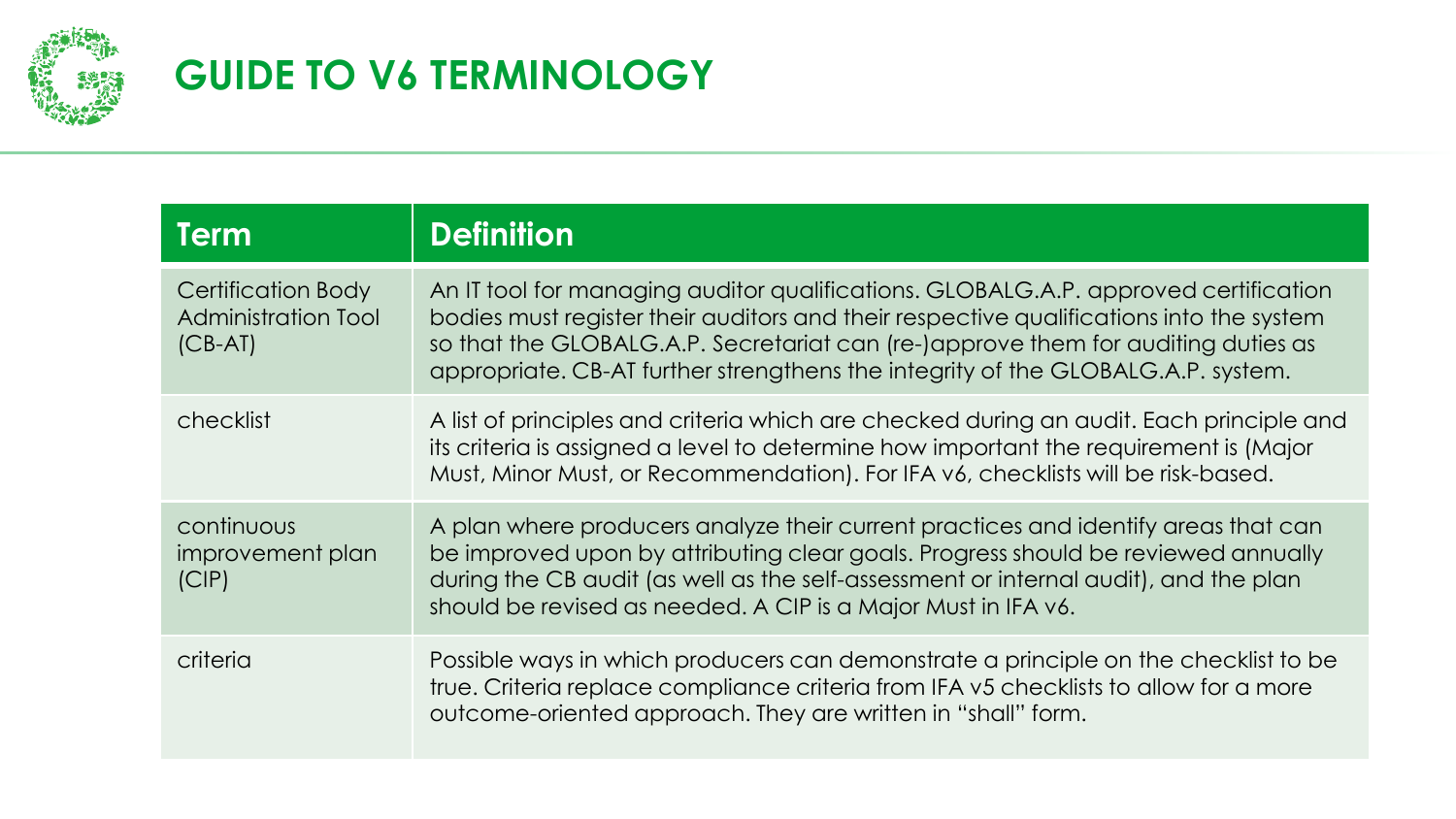

| <b>Term</b>                     | <b>Definition</b>                                                                                                                                                                                                                                                                       |
|---------------------------------|-----------------------------------------------------------------------------------------------------------------------------------------------------------------------------------------------------------------------------------------------------------------------------------------|
| edition                         | Edition refers to the two releases of IFA v6 available: IFA v6 Smart and IFA v6 GFS.                                                                                                                                                                                                    |
| farm audit                      | An audit of whether a farm's production process fulfils the criteria determined in the<br>IFA v6 checklist. Farm audit was previously called inspection within the context of IFA<br>v5. Farm audits can be carried out internally or by a GLOBALG.A.P. approved<br>certification body. |
| farm auditor                    | A person who conducts a farm audit (previously called inspector in v5).                                                                                                                                                                                                                 |
| farm management<br>system (FMS) | A system used to collect on-farm data, used by the producer directly.                                                                                                                                                                                                                   |
| GLOBALG.A.P.<br>certificate     | A formal document stating the result of a successful GLOBALG.A.P. certification. For<br>IFA v6, certificates are issued at scope level only (e.g., plants, aquaculture, and<br>livestock).                                                                                              |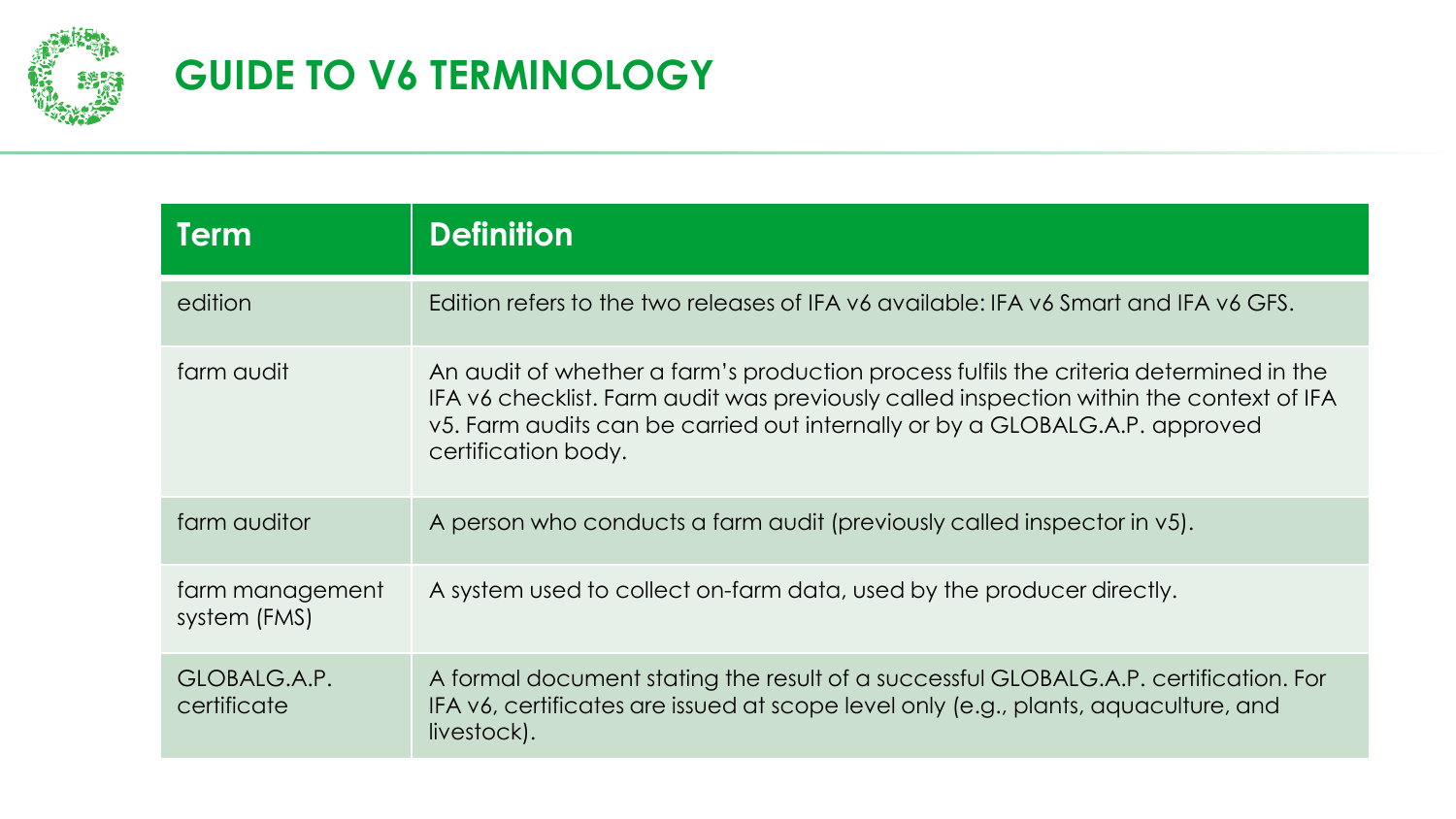

| <b>Term</b>                 | <b>Definition</b>                                                                                                                                                                                                                                                                              |
|-----------------------------|------------------------------------------------------------------------------------------------------------------------------------------------------------------------------------------------------------------------------------------------------------------------------------------------|
| group certification         | The option to apply for GLOBALG.A.P. certification as a group of producers where a<br>QMS is implemented. The group, as a legal entity, is the certificate holder once<br>certified.                                                                                                           |
| guidelines                  | Documents that provide guidance to producers on how to fulfill the principles and<br>criteria within the IFA v6 checklists.                                                                                                                                                                    |
| <b>IFA v6 GFS</b>           | IFA v6 edition that has been amended to comply with GFSI requirements, for<br>producers who need GFSI recognition. Available for fruit and vegetables, and<br>aquaculture only.                                                                                                                |
| <b>IFA v6 Smart</b>         | IFA v6 edition that is appropriate for the majority of producers who do not need GFSI<br>recognition. Available for fruit and vegetables, flowers and ornamentals, hops, and<br>aquaculture.                                                                                                   |
| individual<br>certification | The option to apply for GLOBALG.A.P. certification as an individual producer/business<br>entity with one or several sites (multisite) with or without a QMS in place functioning as<br>one legal entity. This individual producer/business entity is the certificate holder once<br>certified. |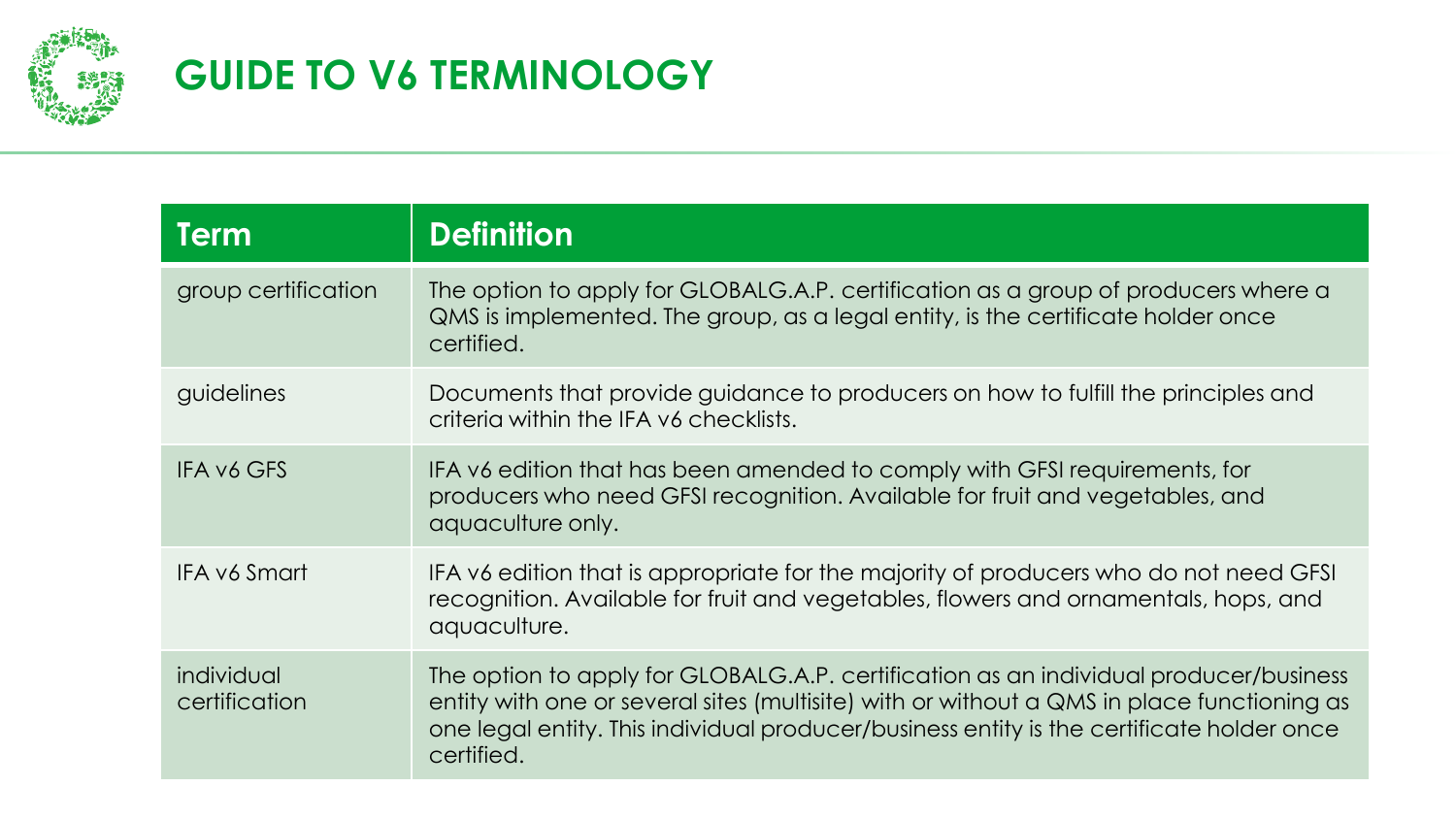

| <b>Term</b> | <b>Definition</b>                                                                                                                                                                                                                                                                                                                                 |
|-------------|---------------------------------------------------------------------------------------------------------------------------------------------------------------------------------------------------------------------------------------------------------------------------------------------------------------------------------------------------|
| level       | Classification of principle and criteria as either Major Must, Minor Must, or<br>Recommendation.                                                                                                                                                                                                                                                  |
| Option 1    | The certification option for an individual producer with one production site or for an<br>individual producer with several production sites (multisite producer) without or with a<br>quality management system (QMS). The result of a successful audit is one certificate<br>which applies to the production process of the individual producer. |
| Option 2    | The certification option for producer groups. The result of a successful audit is one<br>certificate which applies to the production process of the producer group, not to the<br>individual production processes of the producer group members.                                                                                                  |
| Option 3    | Option 1 but for benchmarked schemes.                                                                                                                                                                                                                                                                                                             |
| Option 4    | Option 2 but for benchmarked schemes.                                                                                                                                                                                                                                                                                                             |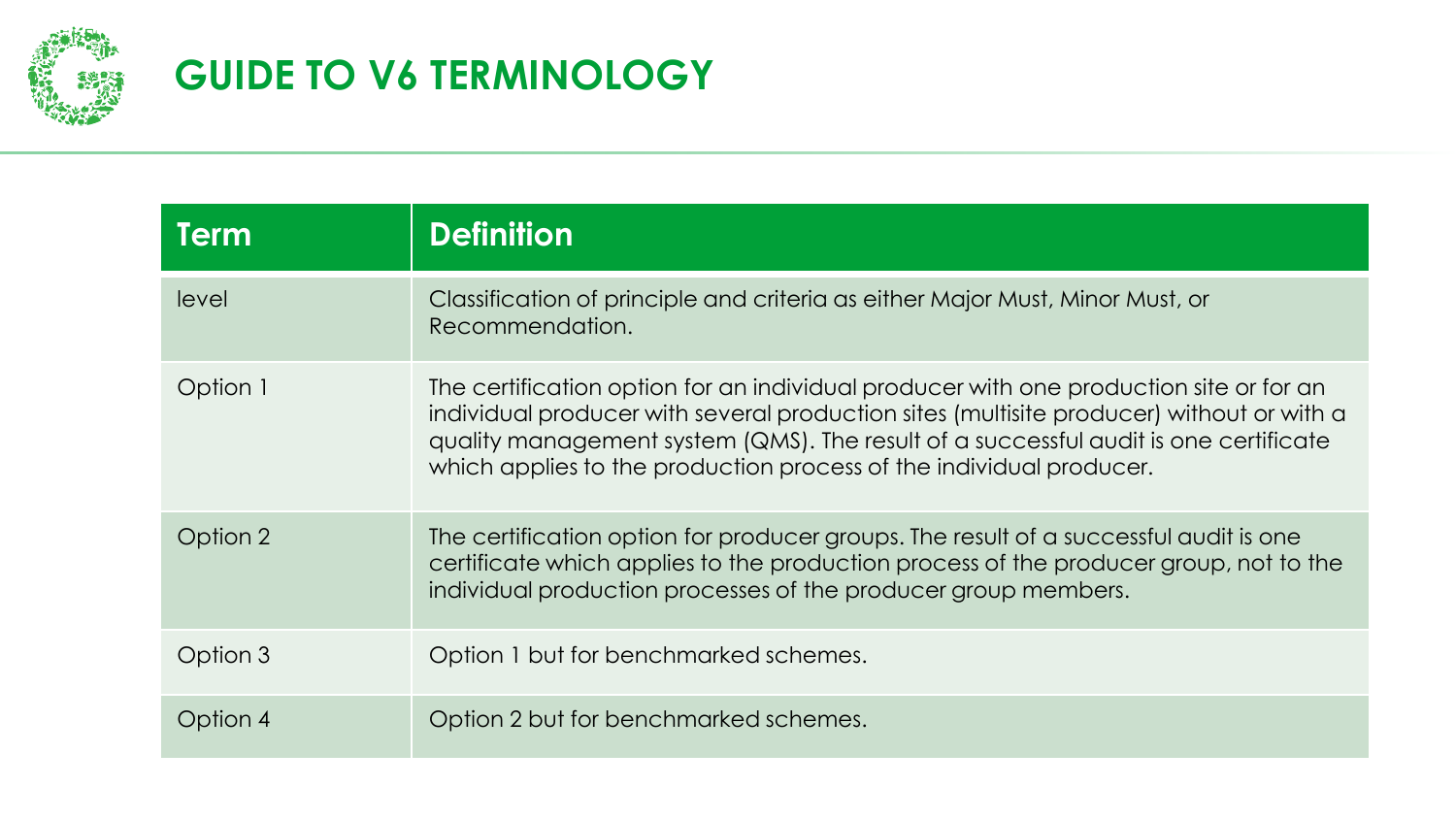

| <b>Term</b>                  | <b>Definition</b>                                                                                                                                                                                                                                                  |
|------------------------------|--------------------------------------------------------------------------------------------------------------------------------------------------------------------------------------------------------------------------------------------------------------------|
| outcome-oriented<br>approach | IFA v6 approach that focuses on the outcomes achieved rather than the specific<br>measures. The outcome-oriented approach provides greater flexibility as it allows<br>producers to demonstrate compliance in a way that best suits their production<br>practices. |
| principle                    | A rule that sets the foundation of a GLOBALG.A.P. requirement. Principles are written<br>in statement form and describe the outcome to be achieved. They replace the<br>control points from IFA v5 checklists.                                                     |
| produce                      | An item that is produced on the farm before harvest. Produce falls under the relevant<br>product category. For example, apples are produce under the fruit and vegetables<br>product category.                                                                     |
| product                      | An item that is produced on the farm after harvest. Products fall under the relevant<br>product category. For example, apples are a product under the fruit and vegetables<br>product category.                                                                    |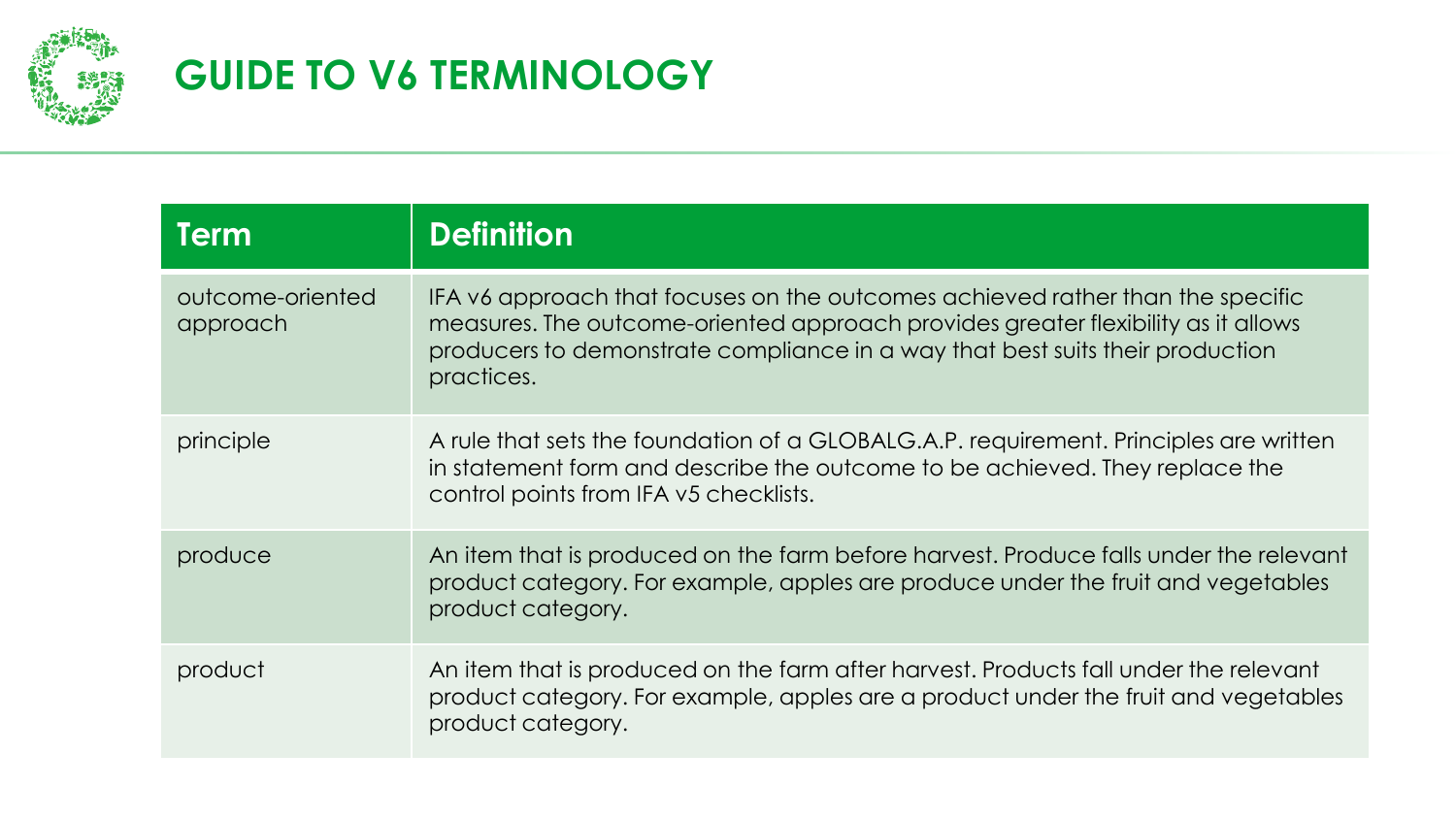

| <b>Term</b>        | <b>Definition</b>                                                                                                                                                                                                                                                                                                                                  |
|--------------------|----------------------------------------------------------------------------------------------------------------------------------------------------------------------------------------------------------------------------------------------------------------------------------------------------------------------------------------------------|
| product category   | Product category is the new term for sub-scope. For example, both fruit and<br>vegetables, and flowers and ornamentals, are product categories of the plants<br>scope. Each product category has a separate checklist of principles and criteria.                                                                                                  |
| <b>QMS</b> audit   | An audit of the quality management system (QMS) of a producer group or a<br>producer with several production sites (multisite producer) with a QMS, using a QMS<br>checklist. QMS audit was previously called audit within the context of IFA v5. QMS<br>audits can be carried out internally or by a GLOBALG.A.P. approved certification<br>body. |
| <b>QMS</b> auditor | A person who conducts a QMS audit (previously called auditor in v5).                                                                                                                                                                                                                                                                               |
| risk-based         | Within the context of IFA v6, risk-based refers to streamlined audit checklists where<br>non-applicable principles and criteria have been removed as there is no "risk" of non-<br>compliance.                                                                                                                                                     |
| scope              | Scope refers to the three different primary production sectors that IFA v6 covers:<br>Plants (previously called crops), aquaculture, and livestock.                                                                                                                                                                                                |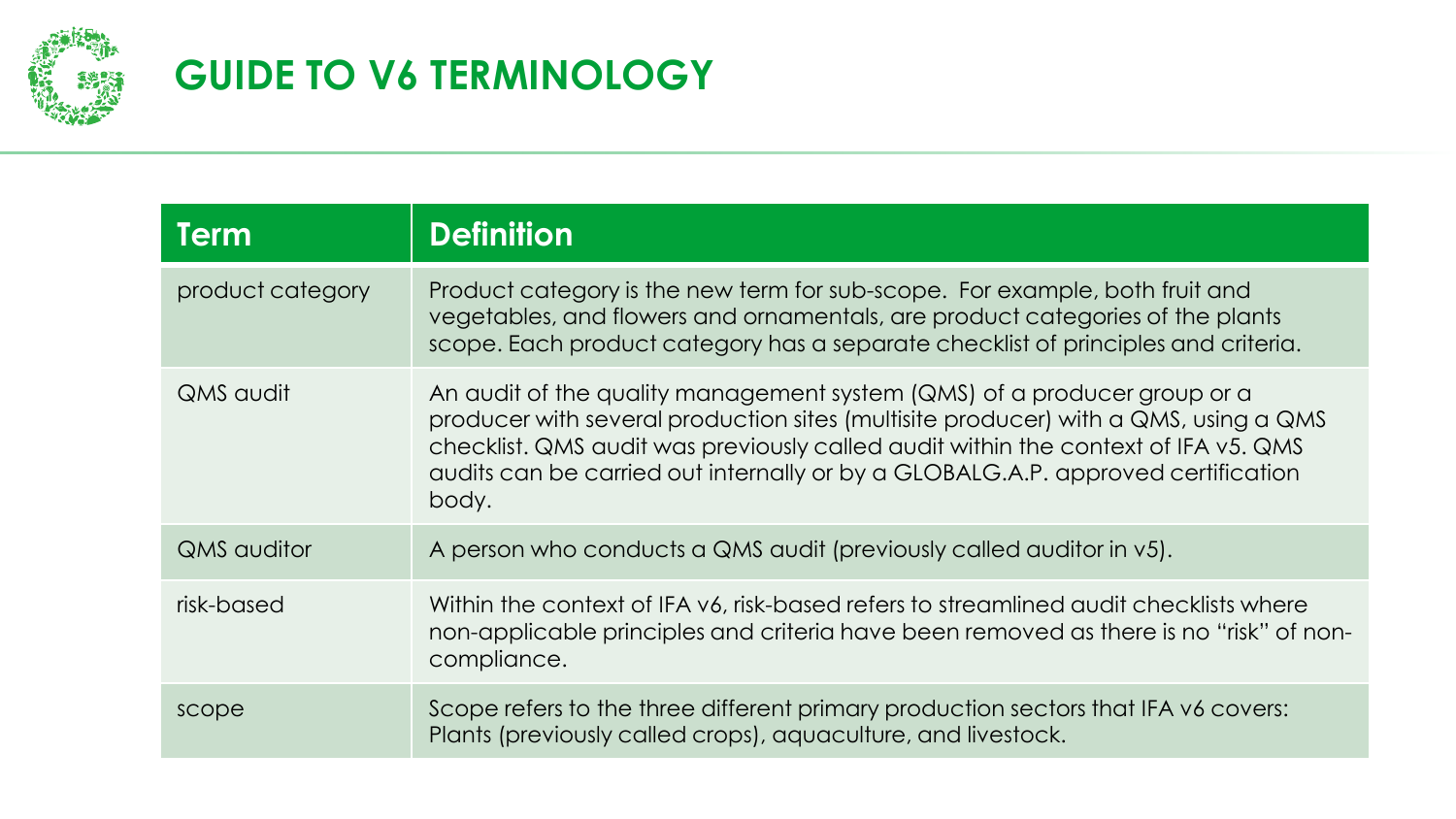

| Term                                                    | <b>Definition</b>                                                                                                                                                                                                                 |
|---------------------------------------------------------|-----------------------------------------------------------------------------------------------------------------------------------------------------------------------------------------------------------------------------------|
| self-assessment                                         | A pre-CB-audit assessment which a producer must carry out to check whether they<br>comply with enough principles and criteria from a GLOBALG.A.P. checklist to pass a<br>CB audit. Only applicable to Options 1 and 3.            |
| smart farm<br>assurance<br>solutions/smart<br>solutions | Refers to GLOBALG.A.P.'s new and updated portfolio of streamlined, connected, and<br>digitalized products and services that will improve the overall GLOBALG.A.P.<br>certification experience:<br>- Smarter standards and add-ons |
|                                                         | - Smarter systems and services                                                                                                                                                                                                    |
|                                                         | - Smarter approach to sustainability                                                                                                                                                                                              |
|                                                         | - Smarter integration of data                                                                                                                                                                                                     |